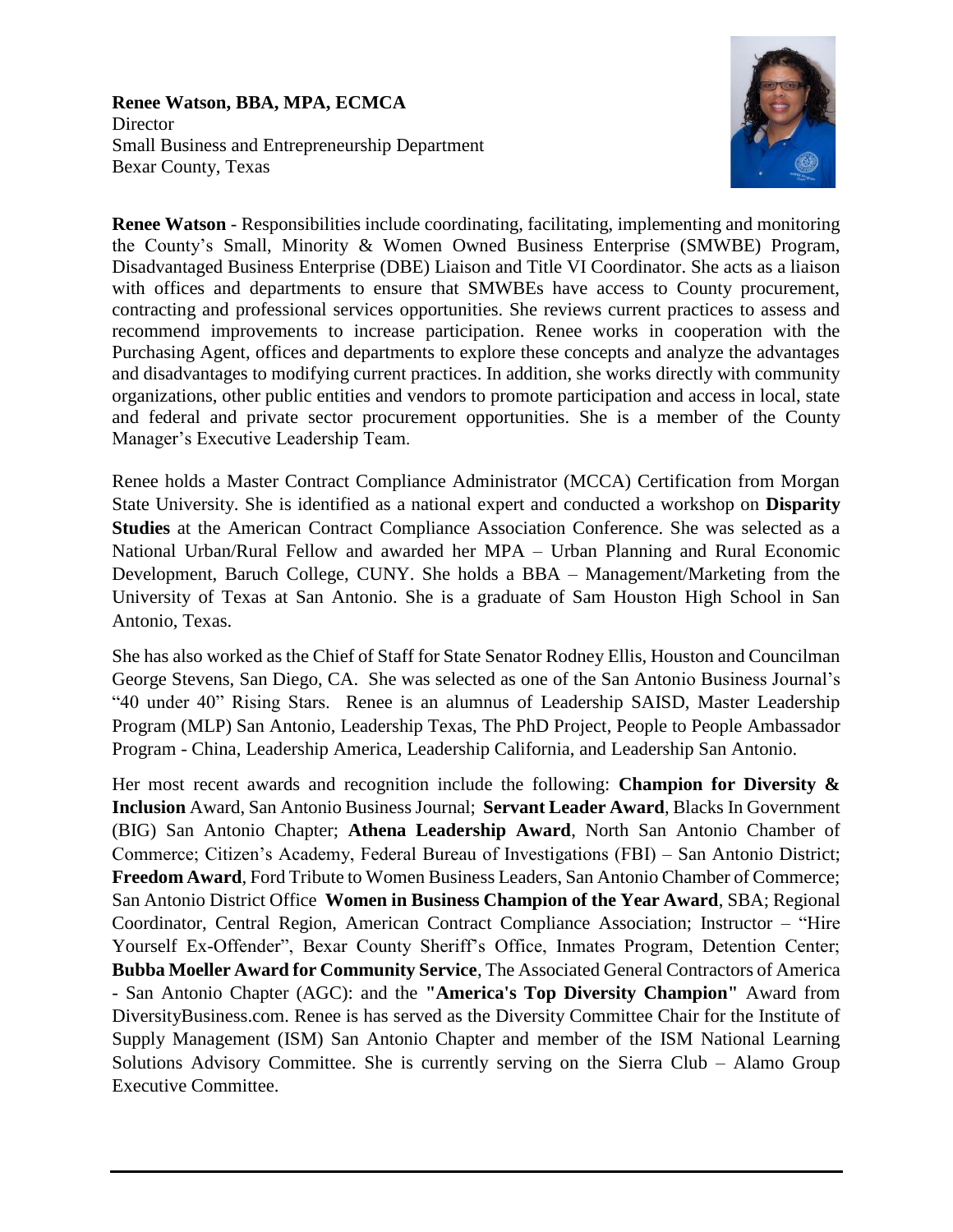## **2021**

- "Champion for Diversity & Inclusion" Award, San Antonio Business Journal
- "Supplier Diversity Champion" Award, Subcontractors USA

## **2020**

- "COVID-19 Response & Recovery Project of the Year Award," Alamo Area Council of Governments (AACOG)
- City of San Antonio Dr. Martin Luther King, Jr. Commission, 2021 Chair and March Committee Chair

## **2019**

- "Servant Leader" Award, Blacks In Government (BIG) San Antonio Chapter
- "Chamber Champion" Award, San Antonio LGBT Chamber of Commerce

## **2018**

- "Supplier Diversity Champion" Award, Subcontractors USA
- > "Texas Star Heritage" Award, UTSA Institute of Texan Cultures
- "San Antonio Chapter Diversity & Inclusion" Award, The Associated General Contractors of America (AGC)

## **2017**

- CrossPoint, Board of Directors, 2017 present
- disABILITYsa, Board of Directors, 2017 2018
- Goodwill San Antonio, Board of Directors, Secretary 2016 2018
- "Rev. Dr. R.A. Callies, Sr. COURAGE" Award, SA Rev. Dr. ML King, Jr. Commission
- "Community Spirit" Award, Alamo City Black Chamber of Commerce

## **2016**

- $\triangleright$  Diversity Committee Chair for the Institute of Supply Management (ISM) SA Chapter
- ISM National Learning Solutions Advisory Committee Member
- Leadership San Antonio Independent School District (SAISD)
- Master Leadership Program (MLP) San Antonio

## **2015**

- $\triangleright$  Honorary Commander, 12<sup>th</sup> Flying Training Wing Maintenance Directorate, Joint Base San Antonio, Randolph AFB
- Federal Bureau of Investigations (FBI) Citizen's Academy, San Antonio
- "Freedom" Award, Tribute to Women Business Leader's, San Antonio Chamber of Commerce presented by Ford Motor Company Fund

## **2014**

- San Antonio District Office 2014 Women in Business Champion of the Year Award, U.S. Small Business Administration (SBA)
- Regional Coordinator, Central Region, American Contract Compliance Association

# **2013**

- "Bubba Moeller" Award for Community Service, The Associated General Contractors of America - San Antonio Chapter (AGC)
- Minority Enterprise Development (MED) Week Director's Award, UTSA Minority Business Development Agency (MBDA) Minority Business Center
- ["America's Top Diversity Champion" Award](http://www.diversitybusiness.com/news/supplierdiversity/45201338.asp) from DiversityBusiness.com
- National Forum of Black Public Administrators, National Forum Presenter, Atlanta, GA
- NFBPA, San Antonio Chapter, Professional Development Institute Graduate
- SA Metropolitan Chapter Top Ladies of Distinction, Inc., Community Service Award
- San Antonio Blackbook Directory and Yearbook, Blacks at Work Feature Pages/ Award
- $\triangleright$  Counting My Blessings, Hall of Fame Inductee, San Antonio
- Associated General Contractors (AGC) San Antonio Chapter Education Committee